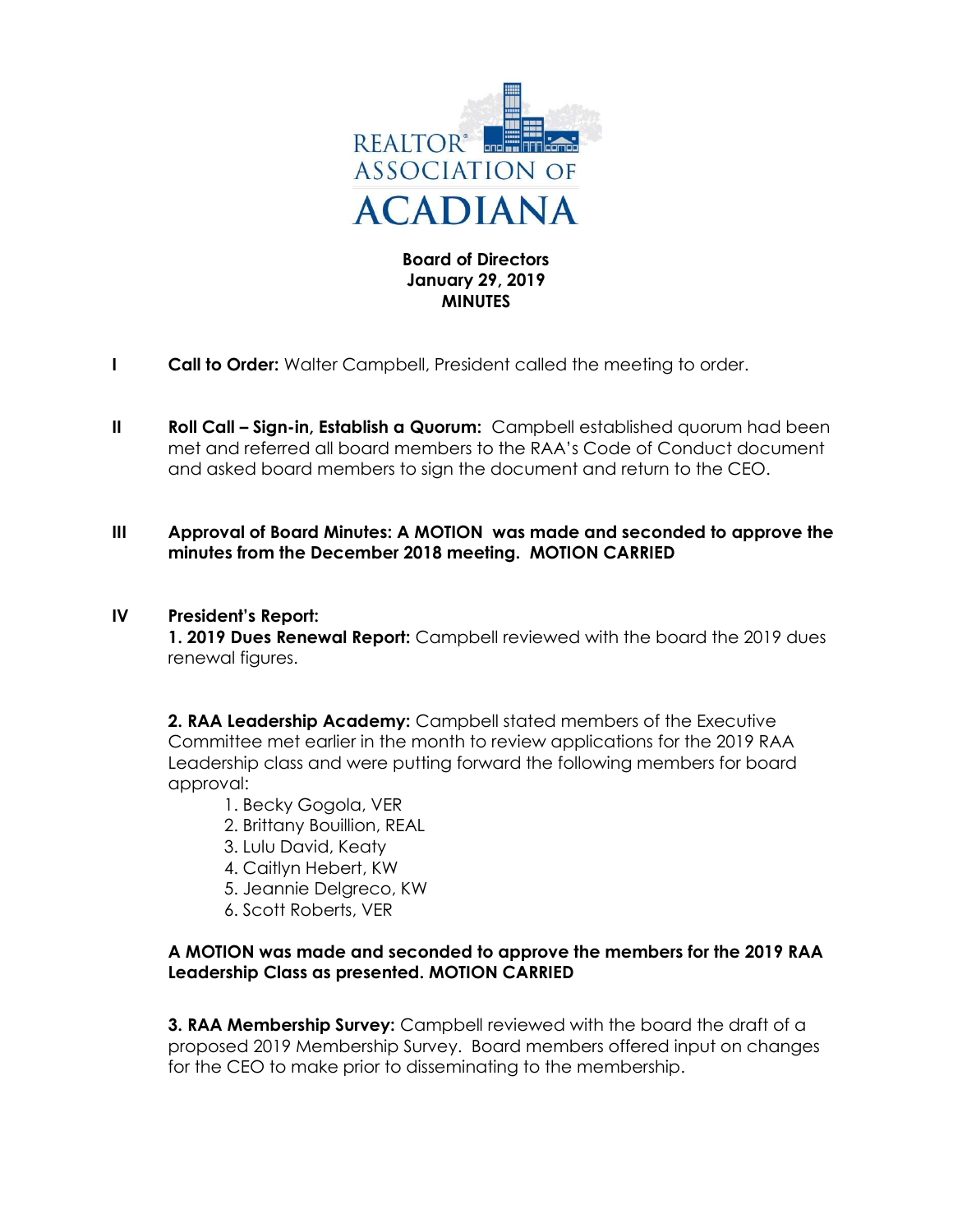4. Update from the Louisiana REALTOR® Learning to Lead Conference: Campbell discussed the conference with the board and solicited feedback from those board members who attended the conference.

V Treasurer's Report: Reid Smith reported the current RAA membership was1437 active members. The association has \$952,480.85 invested with Prudential as of December 31st. He referred board members to a call sheet located in the board packet which outlines calls board members are to make to all new RAA members. He asked board members make their calls and report back at the February board meeting. He then reviewed the RAA's year end 2018 financials and the current 2019 asset sheet with the board and opened the floor for any questions.

Smith reported he had reviewed a list of volunteers who had applied to serve on the Budget & Finance Committee and was recommending the following members to serve:

- 1. Jessica McGehee, VER ( 2 year term)
- 2. Cindy Herring, Broker (3 year term)
- 3. Nick Hundley, EXP ( 3 year term)
- 4. Shannon Higginbotham, Next Home Realty ( 3 year term)

## A MOTION was made and seconded to accept the nominations for the Budget & Finance team as presented and to accept the Treasurer's report. MOTION CARRIED

## VI Committee Reports: A. YPN: A MOTION was made and seconded to approve the YPN minutes as presented. MOTION CARRIED

VII CEO Report: The CEO referred board members to her written report on the happenings within her office for the month. She also stated that only a few members remained in suspended status due to not meeting the MLS 2-hour class requirement or the Code of Ethics requirement.

A MOTION was made and seconded to enter into Executive Session allowing RAA board attorney, Mike Barras, the RAA CEO, Susan Holliday to remain. MOTION CARRIED

A MOTION was made and seconded to end Executive Session. MOTION CARRIED

Campbell then recognized RAA Member, Eloise Gauthier who announced she was running for the position of Secretary- Treasurer of Louisiana REALTOR® .

- X Upcoming Events: Campbell reviewed with the board upcoming events for the RAA with members of the board:
	- 1. Major Investor Luncheon: Friday, March 1st at Café V.